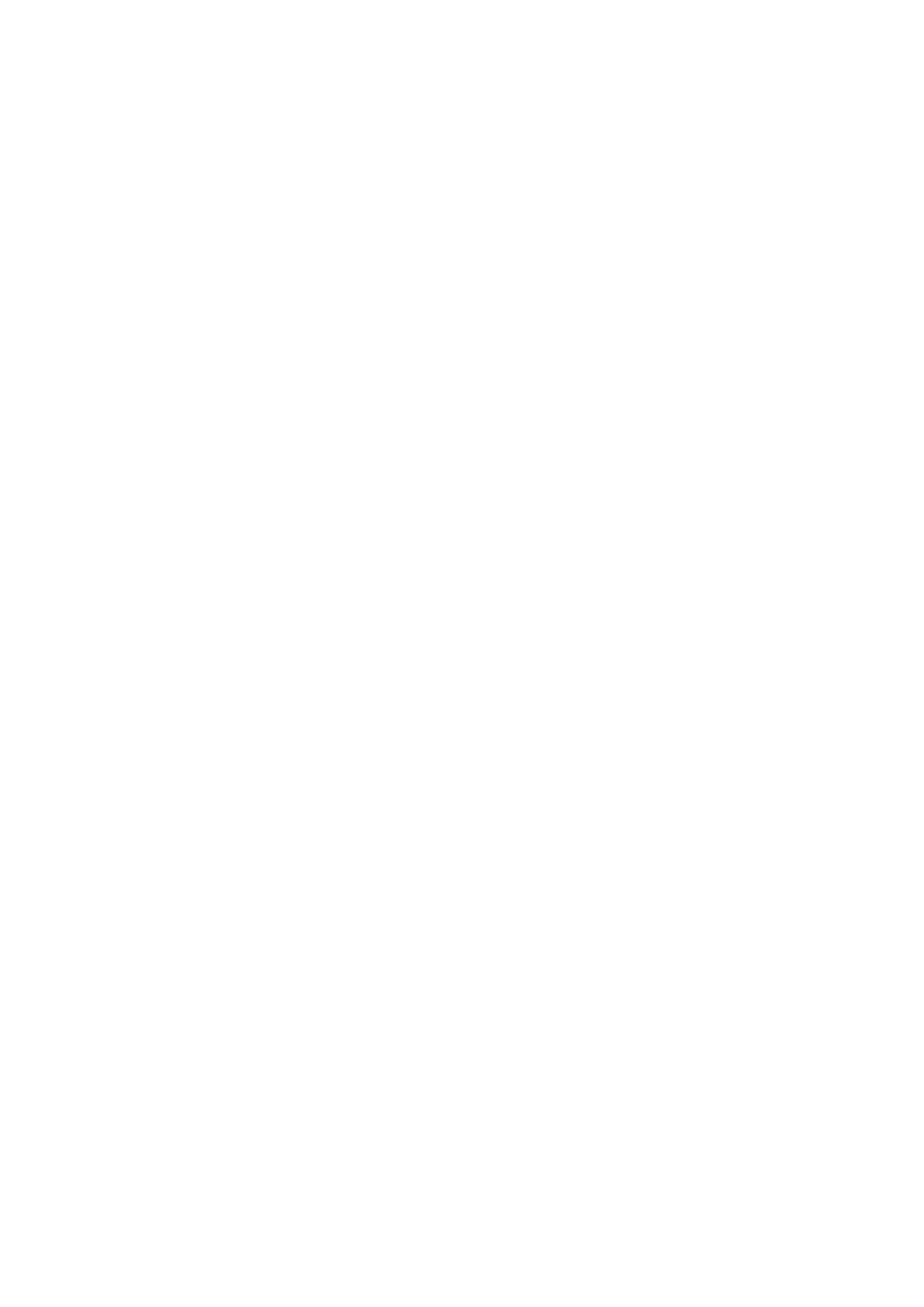#### **Maruxa Cardama**

*Secretary General, SLOCAT Partnership on Sustainable, Low Carbon* 

2020, a year of historic change and disruption, has shown us the extent to which access to transport and mobility in our cities determines access to livelihoods, jobs, essential goods and socioextent to which access to transport and mobility in our cities economic opportunities in general. We have also experienced how the resilience of passenger and freight transport systems is essential in times of global and local shock.

#### I. Transport systems underpin equitable and sustainable societies

In the wake of the COVID-19 pandemic, we have appreciated living with better air quality and less noise. Movement restrictions have shown us the extent to which our neighbourhood streets and public spaces are essential to community cohesion. With our sudden plunge into a "new normality", we have learnt the hard way that mobility behavioural change at community and individual levels can happen at a much faster pace than we had thought. We have also seen that governments can affect radical change to public mobility policies and expenditure overnight, if they want to.

But more fundamentally, the pandemic has brought to the surface the interconnected social, economic and environmental issues our societies must urgently address to resolve prevailing equality and climate action challenges. Ambitious, transformative action in transport and mobility paradigms is essential to tackling these interconnected challenges. Sustainable, low-carbon transport is the engine of the global economy and increases equitable access to jobs and other socio-economic opportunities for people of all ages and abilities: it powers a just transition to green jobs in a circular economy; reduces climate impacts, congestion, fuel imports and infrastructure costs; improves air quality and benefits public health; and fosters livelihoods in urban and rural areas within the carrying capacity of Earth's ecosystems.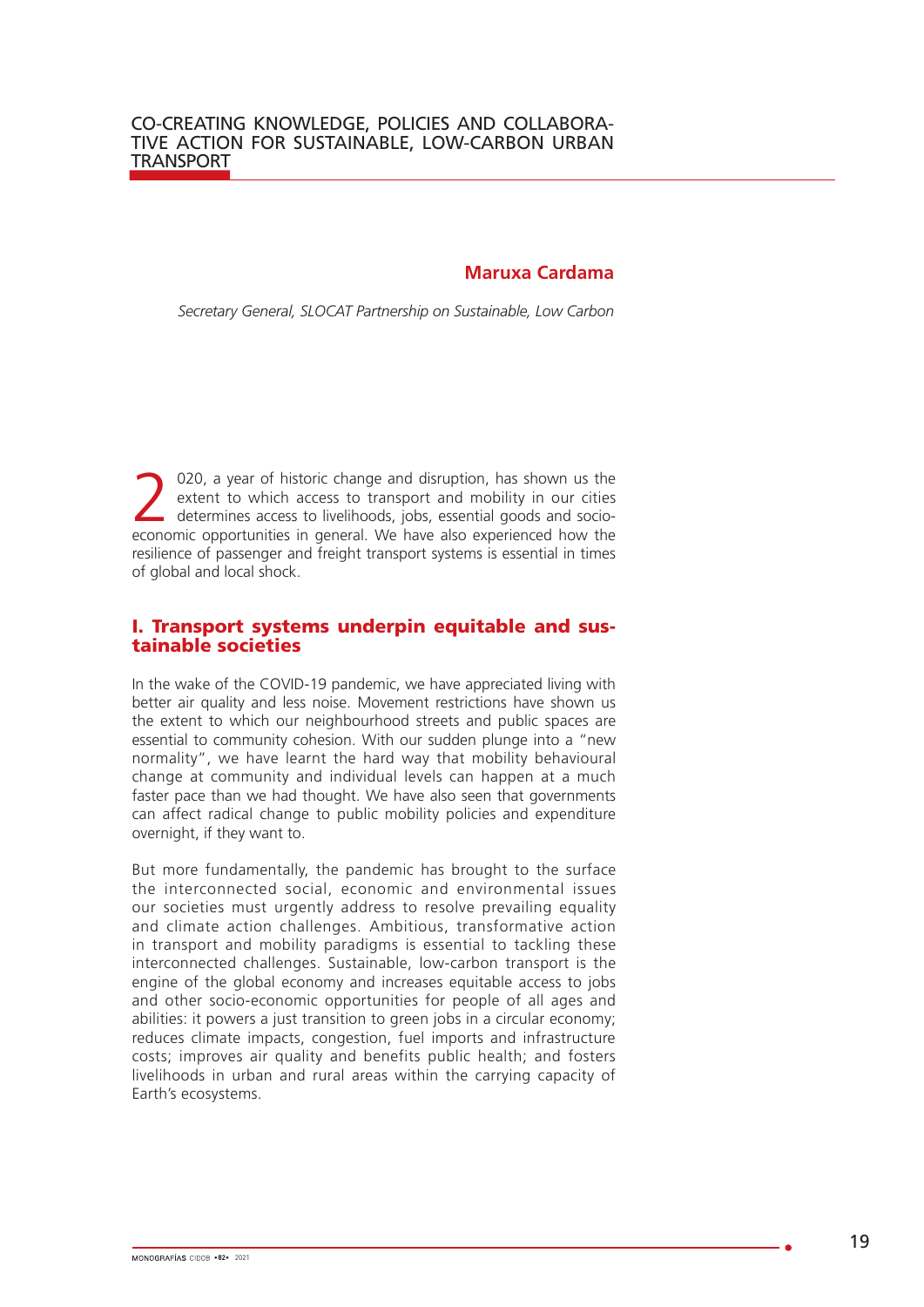#### II. Action was due yesterday. Today is the best second chance we've got

The pandemic is putting a magnifying glass on the good, the bad and the ugly of urban transport and mobility systems as they interface with social equality, economic prosperity, climate action and public health.

Like in many other areas, the pandemic is putting a magnifying glass on the good, the bad and the ugly of urban transport and mobility systems as they interface with social equality, economic prosperity, climate action and public health. Foundational notions of the sustainable lowcarbon transport movement, as well as key principles of sound transport planning and policymaking have become more relevant than ever.

At the same time, the climate crisis has not disappeared with the outbreak of the pandemic. Growing evidence by multilateral and research entities confirms that carbon emissions are returning to normal far quicker than our societies. Transport contributes roughly a quarter of global energy-related greenhouse gas emissions and is therefore a vital part of the solution to the puzzle of a net zero-emission economy. Without urgent intervention, transport emissions are projected to double by 2050, becoming the fastest growing emissions sector, while in a below 2°C scenario, they should decrease by over two-thirds.

It is imperative that the transport sector significantly reduces its emissions. The good news is that the Intergovernmental Panel on Climate Change (IPCC) underlines that a 1.5°C pathway for transport is possible. Yet, for such transformations to occur, mobility and transport systems must be prioritised in policy, regulatory, financing and fiscal frameworks. Further, because mobility is ultimately a story of access to socio-economic opportunities, it is imperative to improve the resilience of transport systems.

#### III. The Avoid-Shift-Improve transport framework at the centre of an equitable and green socio-economic recovery

The post-pandemic recovery must be one of bold and courageous equity and climate action, and must not derail us from the goal of achieving transport for a 1.5°C planet. To realise the full potential of transport's contribution to recovery, coordinating public policies that *avoid, shift* and *improve* transport will be vital.

First, this is about putting emphasis on *avoiding* and *reducing* the need for motorised travel in our cities. The high urban motorisation trends that marked the 20<sup>th</sup> century worldwide continue to come at high costs in terms of inequality, poor air quality, deaths and injuries in road crashes, carbon emissions, chronic congestion and loss of productivity. Establishing urban transport policy frameworks that disincentivise car use, while making alternative choices affordable, efficient, safe and attractive is vital to improving the quality of life in cities. Second, *avoiding* and *reducing* motorisation also involves *preserving* walking and cycling where it already exists. Third, transit-oriented development, as well as integrated transport demand management have proven to be impactful *avoid* and *reduce* approaches. Finally, sustainable urban transport planning – both for passengers and freight, circular economy approaches (e.g. reduction, re-use and recycling of raw materials along supply chains), and the digitalisation of services (e.g. home deliveries, at-home administrative or care services) are key.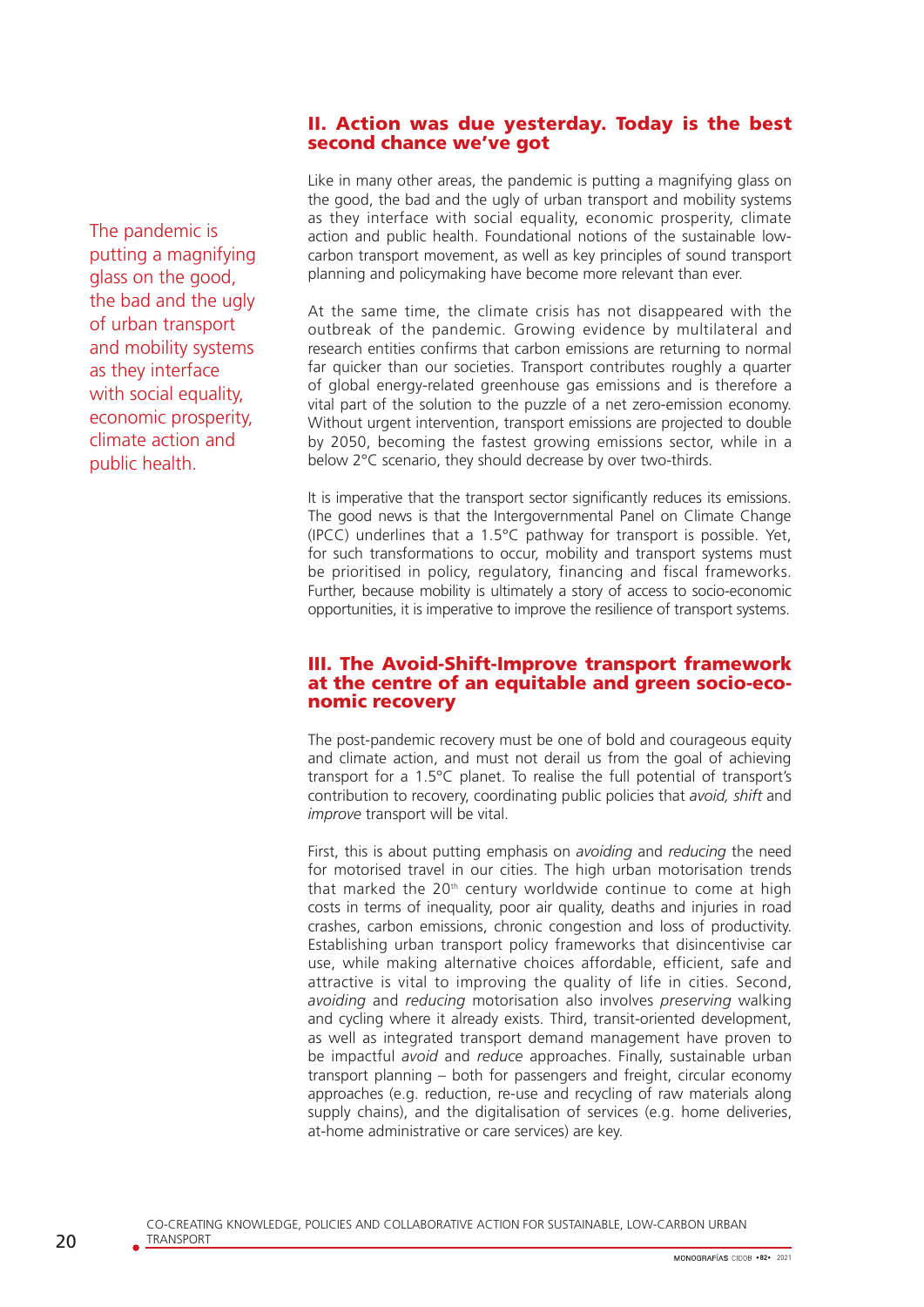Once measures to *avoid* and *reduce* motorised travel have been rolled out, the next step is to *shift* to more sustainable, less carbon-intensive modes of transport. Since the outbreak of the pandemic, many cities are witnessing the resurgence of the private vehicle due to fears of infection. More than ever, it is essential that we proactively take care of public transport because it is the backbone of any equitable, low-carbon urban mobility system. Allowing public transport systems to collapse would only exacerbate social inequality as well as air pollution and emissions.

Further, efforts to *shift* urban mobility should not neglect so-called informal or paratransit transport services. In many cities, they remain critical to providing access to mobility – especially to those living in the most vulnerable situations, including on the outskirts of cities. Walking and cycling must be given a prominent role in the *shift* stage. While in many Global South contexts it has long been the day-to-day for the majority of the population, a new enthusiasm for walking and cycling has emerged in European cities with the pandemic. Over the past year, many cities worldwide have been thrust into the greatest street experiment since public space was turned over to the private car in the 20th century. Cost-efficient tactical urbanism – including temporary sidewalk extensions and pop-up cycling lanes, for instance – has boomed, with Global South cities often taking the lead. The task ahead is to harness these innovations for longlasting *shifts* to sustainable low-carbon urban mobility.

Shifting to less emitting modes of transport must also include urban freight. With skyrocketing demand for freight transport (due to e.g. online shopping and home deliveries), ageing populations, highly polluting and disparate freight fleets, cities need to turn towards new solutions where possible. Here, introducing new ways of delivering goods, for example by rail or by using electric tricycles, and working with land use planners to optimise routes, stocking, drop-off and pick-up points will be very important.

Once *avoiding* and *shifting* measures are implemented, the challenge is to *improve* transport modes. This is where electric mobility comes into play. To unleash the true potential of electrification, two things need to occur. On the one hand, policies should combine urban transport electrification with the use of clean renewable energies. In this manner, a profound transformation of national economic systems can be achieved, while creating local employment and technical capacities. On the other hand, electrification must contribute to zero-carbon integrated and inter-modal transport systems. The shift towards electric cars is a positive development. However, it should not come at the expense of support for e-scooters, e-bikes, e-cargo bikes, e-trucks and e-buses, as well as other established modes of public electric transport such as trams and railways. Cities should focus on maximising the *shift* potential of e-mobility in general. For example, electric two-wheelers are offering a very significant contribution to tackling local challenges across access to mobility, congestion, air quality and emissions. It is e-bikes that are already transforming cities, mobility and energy demand across many European countries. Public–private alliances are also important for the shift to e-mobility. Many private sector companies are committing to "Net Zero by 2050" pledges. This represents a great opportunity for enhancing electric road freight, as well as for boosting combined electrified railroad freight services for long distances.

To realise the full potential of transport's contribution to recovery, coordinating public policies that *avoid*, *shift* and *improve* transport will be vital.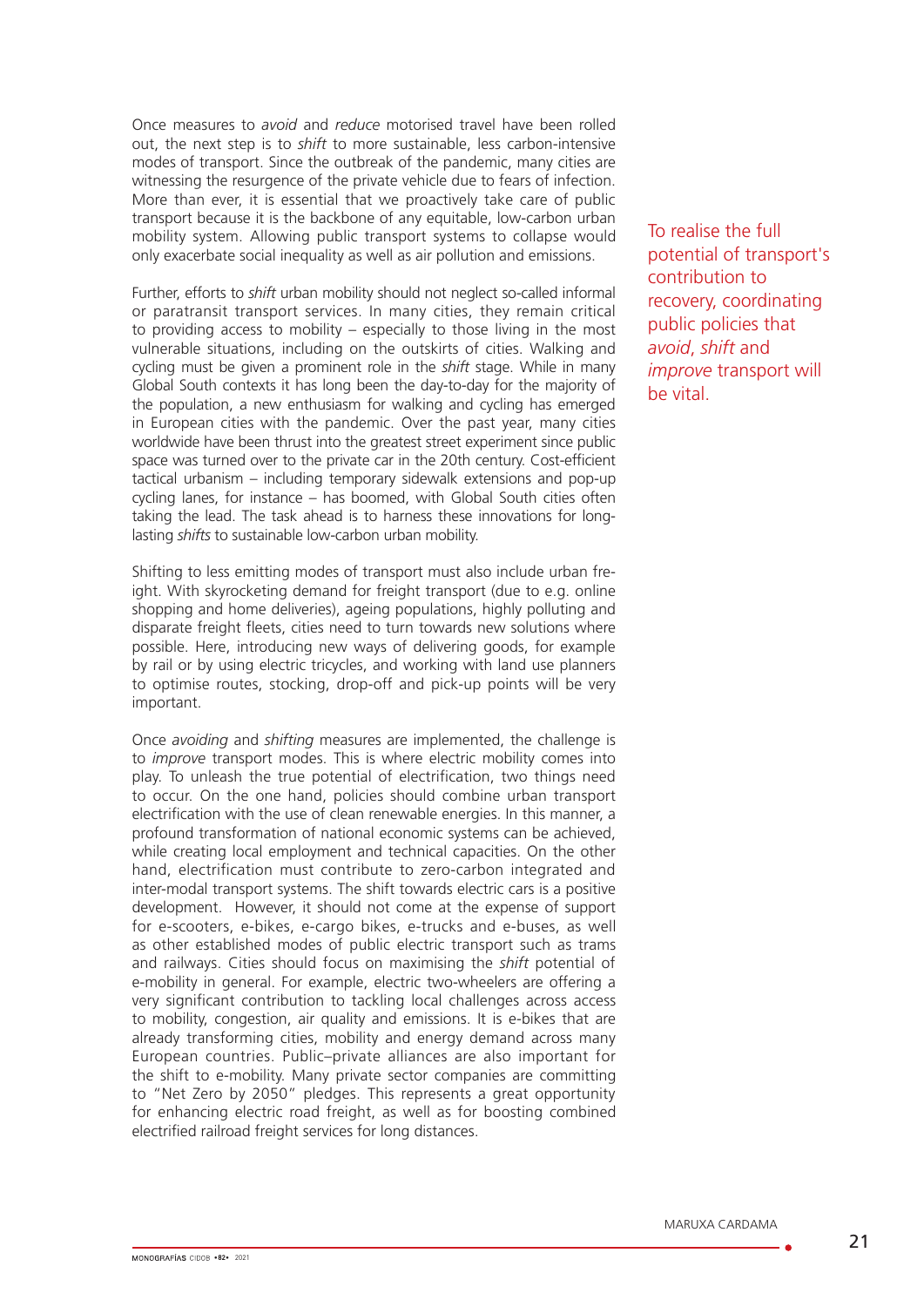#### IV. Wanted! Integrated and inter-modal metropolitan transport plans

While significant progress has been achieved in the last decade in many cities across Europe, integration and intermodality in urban mobility remain underdeveloped.

While significant progress has been achieved in the last decade in many cities across Europe, integration and inter-modality in urban mobility remain underdeveloped. Turning the tide requires further increasing the number of countries and cities with National Urban Mobility Plans (so-called NUMPs) and Sustainable Urban Mobility Plans (SUMPs) that address both passenger and freight transport. It is not a question of a single measure but of packages of integrated and intermodal measures at the metropolitan scale that present mobility as a service to citizens.

The quest for sound planning and policymaking also requires increased political and technical support to locally elected representatives and policymakers. Such support is particularly needed in the use of regulation and participatory planning to, among other things, set local climate targets, establish low-emission zones for both passenger and freight vehicles, and introduce congestion charges and parking policies. These measures are also supported by a majority of European city dwellers. A recent online survey across 15 large European cities in eight countries by Transport & Environment (2021) shows that almost two-thirds of their urban residents are in favour of the idea that after 2030 only emissionfree cars should be on sale in Europe.

Further, integrated and inter-modal metropolitan transport planning and policymaking calls for better integration between spatial planning, urban development and transport planning. The renewed and growing interest in proximity-based placemaking (e.g. the "15-minute city" model) offers great momentum to build upon.

# V. Reminder: Transport is an induced demand

Urban transport planners and policymakers should not lose sight of the fact that the demand for transport is induced, and that it is shaped by a multiplicity of factors and policies beyond transport. Thus, any urban transport policy needs to be accompanied by enabling measures in areas such as fiscality and pricing. Crucially, only a more cross-cutting and holistic transport policy approach can ensure that all transport modes progressively internalise their broader impacts on society – from impacts on climate and air quality to the shared use of public space. Such an approach also requires governments to work, not only with actors on the transport supply side (e.g. public transport operators, logistics companies, shared mobility companies and captive fleet owners) but also with urban stakeholders who can help modulate transport demand (e.g. administrators, real estate agents, and employers managing industrial parks, office buildings, universities and hospitals).

### VI. Re-interpreting "value for money" in urban transport investment

Over the past decade, urban and transport planners, cities and civil society have increased awareness about the socio-economic, health and environmental benefits of low-carbon urban transport. Today, however,